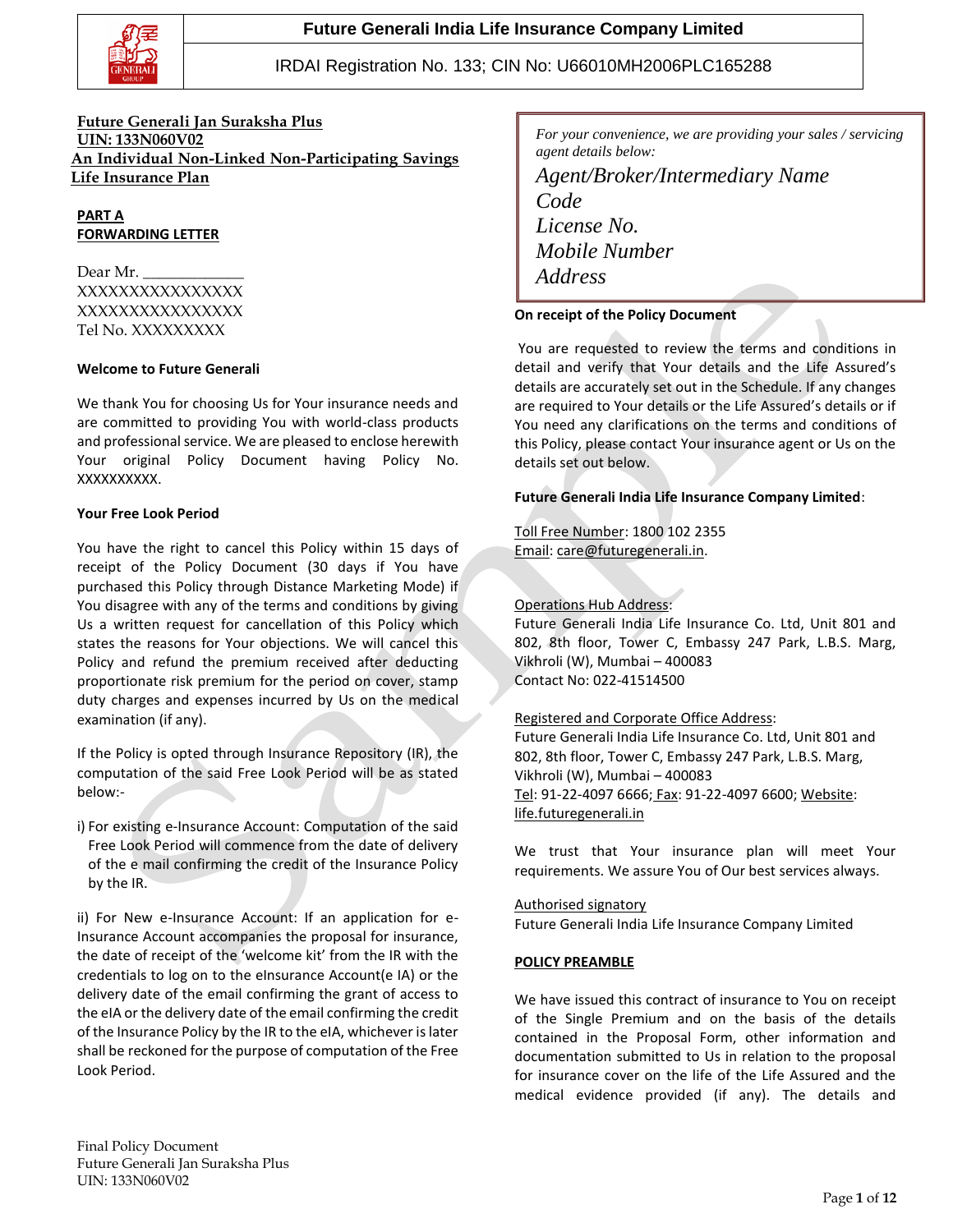

declarations contained in the Proposal Form are the basis on which this contract of insurance has been issued.

We agree to pay the benefits specified in this Policy on the occurrence of the insured events described in Part C of this Policy while this Policy is in force, subject to the terms and conditions of this Policy.

You are requested to read this Policy Document thoroughly. On examination of this Policy, if any error or incorrect description is found, this Policy should be returned to Us immediately for correction.

#### **POLICY SCHEDULE**

### **An Individual Non-Linked Non-Participating Savings Life Insurance Plan**

*Policy no :*

*Name of Policyholder/Life Assured: Date of Birth of policyholder/Life Assured: Address of Life Assured: Mobile no. of Life Assured: Name of Nominee: Age of Nominee: Relationship with Policyholder: Name of Appointee: Agent/Broker name: Agent/Broker code: Agent/Broker Tel No.: Agent/Broker Address:*

### Policy Benefits:

*Sum assured: Policy Term: Risk/Policy commencement date: Maturity Date: Maturity Sum Assured:*

| <b>Single Premium</b> | Applicable Tax * | <b>Total Single Premium including</b><br>Applicable Tax * |  |  |  |
|-----------------------|------------------|-----------------------------------------------------------|--|--|--|
|                       |                  |                                                           |  |  |  |

\*Includes applicable tax at prevailing rates. Total Premium is subject to change in case of any variance in the present rates or in the event of any new or additional tax/levy being made applicable/ imposed on the premium(s). As per Section 10 (10D) of the Income Tax Act 1961, any sum received under a life insurance policy will only be exempt from tax provided the annual premium payable in any of the years during the term of the Policy does not exceed 10% of the actual capital sum assured. Tax laws are subject to change.

Further sum/s may be allocated to the Basic Policy by way of Bonuses/Guaranteed Additions, if any, as per Part C Benefit details are given in the accompanying Policy Document.

**On examination of this Policy, if You notice any mistake, then it is to be returned to Us immediately for correction.**

The stamp duty of Rs. Xxx (xxxx ONLY) paid by Pay order no. XXXXX dated DD/MM/YYYY. Government Notification Revenue and Forest Department No. Mudrank 2004/4125/CR 690/M-1, Dt.31/12/2004.

### **PART B**

### **DEFINITIONS & INTERPRETATION**

**Definitions**: The terms defined below are important terms which apply under this Policy. These terms are used with initial capitals in the Policy Document and shall have the meaning ascribed to them below wherever they appear in the Policy Document:

- 1) "**Age**" means age as on last birthday which is the number of completed years on the last birthday.
- 2) **"Appointee**" means the person named in the Schedule to whom the Death Benefit shall become payable if the Nominee is less than Age 18 when the Death Benefit becomes payable.
- 3) "**Death Benefit**" means the benefit which becomes payable on the Life Assured's death in accordance with Part C of this Policy.
- 4) "**Distance Marketing Mode**" means insurance solicitation/lead generation by way of telephone calling/ Short Messaging Service (SMS)/other electronic modes such as e-mail, internet and interactive television (DTH)/direct mail/newspaper and magazine inserts or any other means of communication other than in person.
- 5) "**Endorsement**" means a written endorsement issued by Us on the Schedule to record any changes to the applicable terms and conditions of this Policy or the details contained in the Schedule. Endorsements shall form a part of this Policy and shall be binding on You and Us. It is agreed that the terms of an Endorsement shall supersede any conflicting provisions in this Policy Document, Rider or Schedule.
- 6) "**IRDAI**" means the Insurance Regulatory and Development Authority of India.
- 7) "**Life Assured**" means the person named in the Schedule on whose life the insurance cover under this Policy has been granted.
- 8) "**Nominee**" means the person named in the Schedule to whom the Death Benefit shall become payable if the conditions specified in Part C of this Policy are satisfied.
- 9) "**Policy**" means the contract of insurance entered into between the Policyholder and Us as evidenced by the "Policy Document"
- 10) "**Policyholder**" means the person named in the Schedule on whom the contract under this Policy is executed and owns this Policy and, subject to the terms and conditions of this Policy, holds all the rights under the Policy.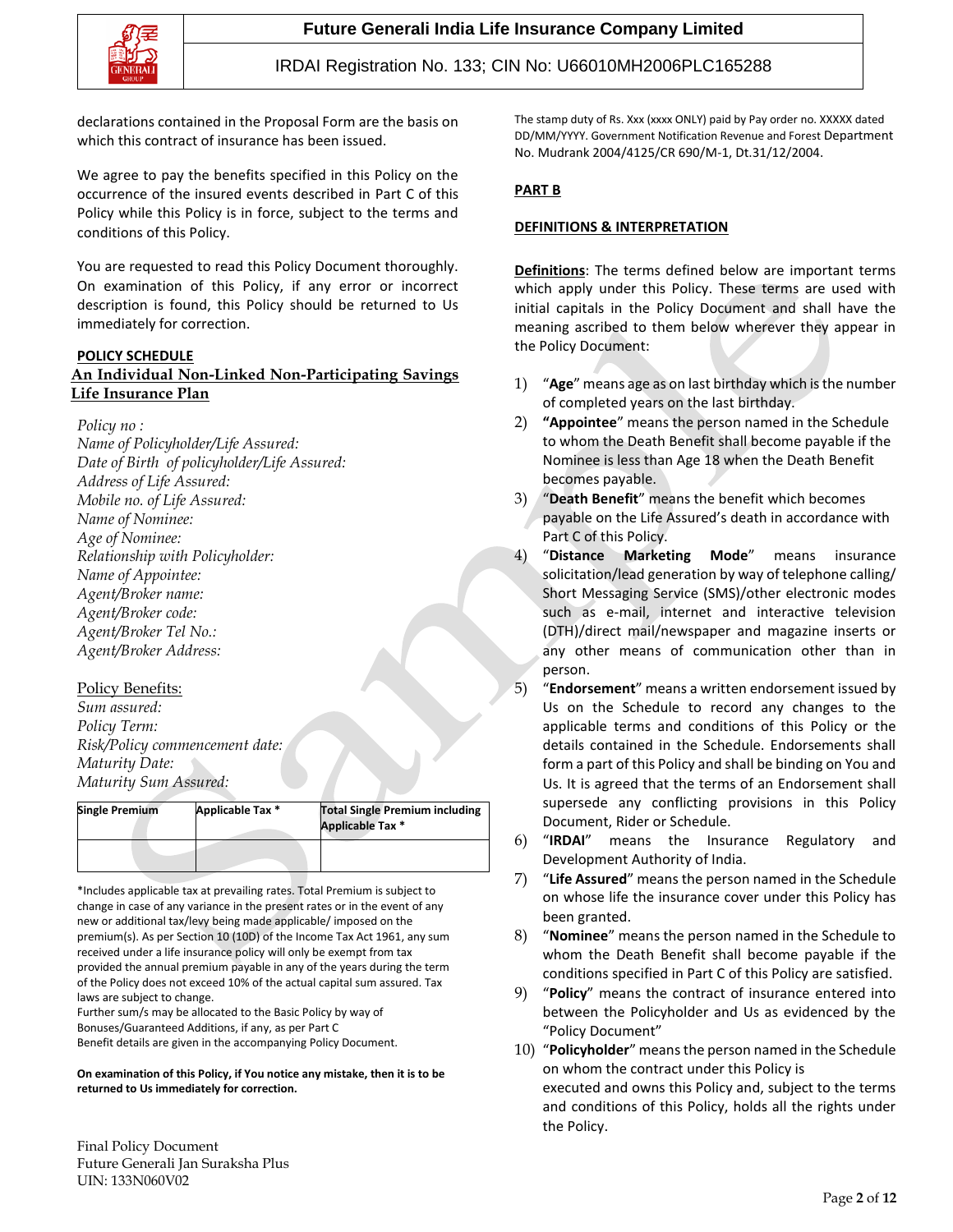



- 11) "**Policy Anniversary**" means the same date as the Policy Commencement Date in each Policy Year during the Policy Term.
- 12) "**Policy Commencement Date**" means the date specified in the Schedule on which this Policy commenced.
- 13) "**Policy Year**" means a period of 12 consecutive calendar months from the Policy Commencement Date and every subsequent Policy Anniversary, thereafter.
- 14) **"Proposal Form"** means the proposal form provided by Us which is completed by You in utmost good faith and sets out the various particulars which form the basis of the insurance cover under this Policy.
- 15) "**Risk Commencement Date**" means the date specified in the Schedule on which the risk under this Policy commences.
- 16) **''Single Premium''** means the Premium amount specified in the Schedule payable in Lump Sum at the inception of the Policy. No further Premiums are payable under this Policy.
- 17) "**Sum Assured**" means the amount specified in the Schedule
- 18) "**Surrender**" means the complete withdrawal/termination of the entire Policy. Part D of this Policy will specify whether and under which conditions this Policy can be Surrendered.
- 19) "**We, Us, Our**" means Future Generali India Life Insurance Company Limited.
- 20) "**You, Your**" means the Policyholder of this Policy as named in the Schedule.

#### **Interpretation:**

- 1) References in this Policy to the singular shall include the plural and vice versa.
- 2) References in this Policy to one gender shall include the other gender.
- 3) References in this Policy to any statutes, rules, regulations or guidelines shall include any reenactments or amendments to the same.
- 4) Section/paragraph headings are for ease of reference only and shall not have any interpretative value.
- 5) Words and expressions used in this Policy but not defined herein shall, unless the context specifies otherwise, have the same meaning as defined in the Insurance Act 1938 and/or the rules/regulations/guidelines made thereunder as may be amended from time to time.

### **PART C**

### **POLICY BENEFITS & PREMIUM PAYMENT CONDITIONS**

The benefits available under this Policy are specified in this Part C below. Benefit amounts payable on the occurrence of the events specified below are set out in the Schedule. Benefits due will become payable to You / Life Assured or

Final Policy Document Future Generali Jan Suraksha Plus UIN: 133N060V02

Your assignee or Nominee or to Your legal heirs, executors, administrators or legal representatives, as applicable.

Amendments to this Policy shall be effective only if such amendments are carried out only through Endorsements issued by Us.

#### **1) Commencement of Risk Cover under this Policy**

The risk cover under this Policy shall commence only on the Risk Commencement Date.

#### **2) Death Benefit**

If the Life Assured dies on or after the Risk Commencement Date but during the Policy Term provided the Policy has not been Surrendered, the Death Sum Assured will be payable immediately to the Nominee or legal heirs on acceptance of claim where

Death Sum Assured shall be the higher of

- 1. 1.25 times the Single Premium (excluding taxes and extra premiums, if any) , or
- 2. Absolute amount payable on death which is equal to the Sum Assured, or
- 3. Maturity Sum Assured as defined in section 3.

Where Absolute amount payable on death is equal to 5 times Single Premium.

### **3) Maturity Benefit**

On Survival of Life Assured at the end of the Policy Term, Maturity Sum Assured as per the table below will be payable.

#### **4) Termination of the Policy**

This Policy will cease immediately and automatically on the happening of the earliest of any of the following:

| Single<br>Premium<br>exclusive<br>of taxes<br>Age<br><b>Band</b> | ₹<br>2,500 | ₹<br>3,000 | ₹<br>4,000 | ₹<br>5,000 |
|------------------------------------------------------------------|------------|------------|------------|------------|
| 18-25                                                            | ₹          | ₹          | ₹          | ₹          |
|                                                                  | 3250       | 3975       | 5500       | 7125       |
| $26 - 30$                                                        | ₹          | ₹          | ₹          | ₹          |
|                                                                  | 3200       | 3900       | 5400       | 7000       |
| $31 - 35$                                                        | ₹          | ₹          | ₹          | ₹          |
|                                                                  | 3125       | 3825       | 5300       | 6875       |
| 36-40                                                            | 3000       | 3675       | ₹<br>5100  | ₹<br>6625  |
| 41-45                                                            | ₹          | ᢖ          | ₹          | ₹          |
|                                                                  | 2875       | 3525       | 4900       | 6375       |
| 46-50                                                            | ₹          | ₹          | ₹          | ₹          |
|                                                                  | 2550       | 3150       | 4400       | 5750       |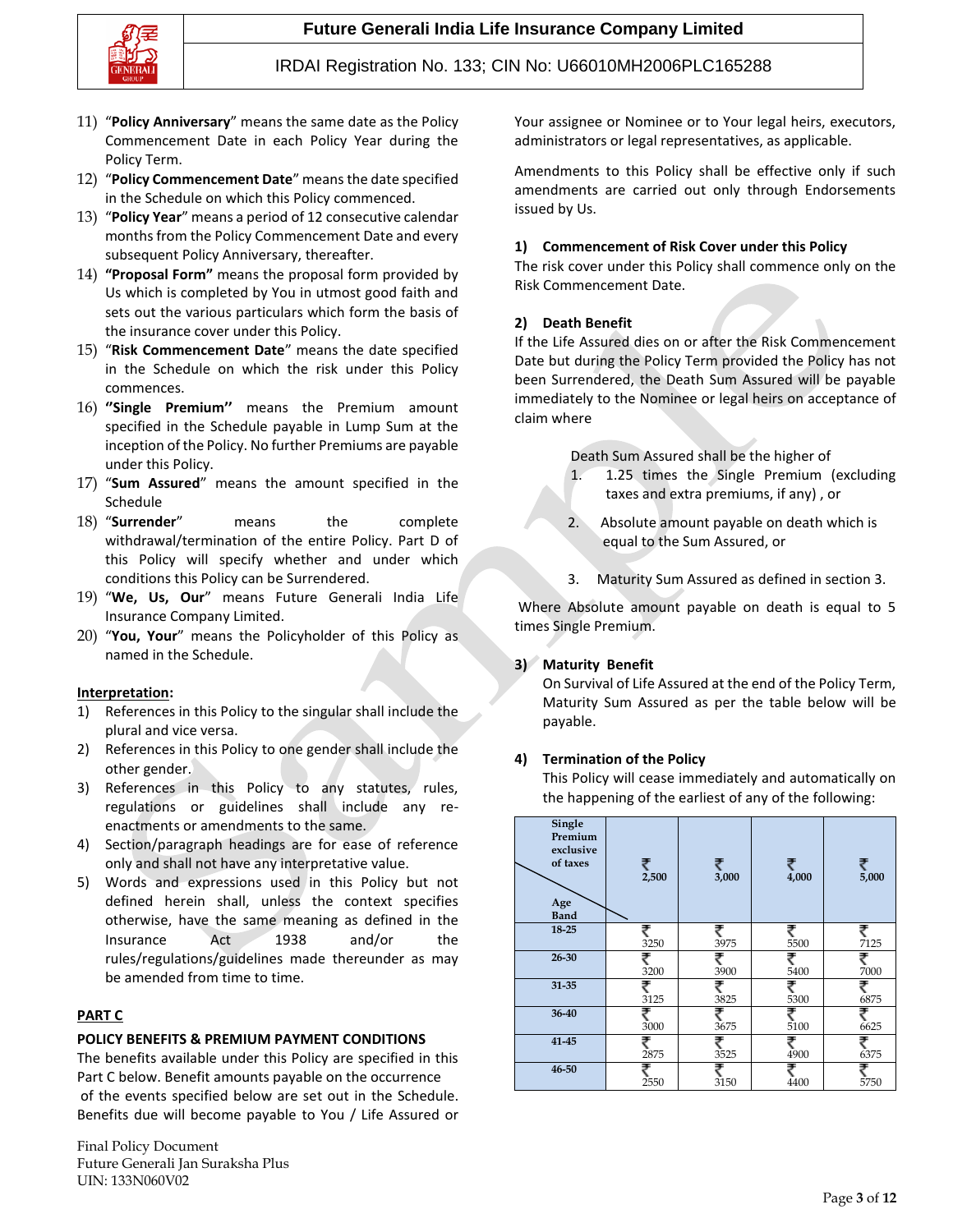**Future Generali India Life Insurance Company Limited**



### IRDAI Registration No. 133; CIN No: U66010MH2006PLC165288

- a) on the date of payment of the entire Death Benefit upon the death of the Life Assured; or
- b) on the date of receipt of Free Look request in accordance with Part D of this Policy; or
- c) on the date of payment of Surrender Value of this Policy; or
- d) on the date of payment of Maturity Benefit.

### **PART D**

### **POLICY SERVICING CONDITIONS**

The procedure and conditions applicable to various policy servicing aspects pertaining to this Policy are specified in this Part D below.

### **1) Free Look Period**

You may return this Policy within 15 days of receipt of the Policy Document (30 days if You have purchased this Policy through Distance Marketing Mode) if You disagree with any of the terms and conditions by giving Us a written request for cancellation of this Policy which is dated and signed by You which states the reasons for Your objections. We will cancel this Policy and refund the Premium received after deducting proportionate risk premium for the period on cover, stamp duty charges and expenses incurred by Us on the medical examination (if any).

If the Policy is opted through Insurance Repository (IR), the computation of the said Free Look Period will be as stated below:-

- ii) For existing e-Insurance Account: Computation of the said Free Look Period will commence from the date of delivery of the e mail confirming the credit of the Insurance Policy by the IR.
- iii) For New e-Insurance Account: If an application for e-Insurance Account accompanies the proposal for insurance, the date of receipt of the 'welcome kit' from the IR with the credentials to log on to the eInsurance Account(e IA) or the delivery date of the email confirming the grant of access to the eIA or the delivery date of the email confirming the credit of the Insurance Policy by the IR to the eIA, whichever is later shall be reckoned for the purpose of computation of the Free Look Period.

### **2) Surrender**

- a) This Policy acquires a Surrender Value immediately after payment of Single Premium. Subject to Terms and Conditions stipulated herein below, the Policy may be surrendered during the Policy Term and We will pay You the Surrender Value which will be higher of Guaranteed Surrender Value and Special Surrender Value.
	- i) The Guaranteed Surrender Value is as follows

Final Policy Document Future Generali Jan Suraksha Plus UIN: 133N060V02

| Policy Year of |                                          |  |
|----------------|------------------------------------------|--|
| Surrender      | <b>Guaranteed Surrender Value Factor</b> |  |
| $1$ to $2$     | 70% of Single Premium (excluding         |  |
|                | taxes and extra premiums, if any).       |  |
| 3              | 75% of Single Premium (excluding         |  |
|                | taxes and extra premiums, if any).       |  |
| 4 to 8         | 90% of Single Premium (excluding         |  |
|                | taxes and extra premiums, if any).       |  |

ii) Special Surrender Value will be equal to Special Surrender Value Factor x Maturity Benefit

The Special Surrender Value Factors shall be determined based on Our expectation of future financial and demographic conditions and may be reviewed by the company from time to time with prior approval from IRDAI.

- b) This Policy shall automatically terminate on Surrender.
- c) Surrender value will not be payable if the amount of surrender value is less than Rs.100/-.

### **3) Loans**

Loan will not be provided under this Policy.

### **PART E**

### **Applicable Charges, Funds & Fund Options**

- **1)** No charges or fees are applicable under this Policy.
- **2)** This Policy is a non-linked insurance product, so no funds or fund options are available.

### **PART F**

#### **General Terms & Conditions 1) Non-Disclosure& Fraud**

1)No policy of life insurance shall be called in question on any ground whatsoever after the expiry of three years from the date of the policy, i.e., from the date of issuance of the policy or the date of commencement of risk or the date of revival of the policy or the date of the rider to the policy, whichever is later.

(2)A policy of life insurance may be called in question at any time within three years from the date of issuance of the policy or the date of commencement of risk or the date of revival of the policy or the date of the rider to the policy, whichever is later, on the ground of fraud:

Provided that the insurer shall have to communicate in writing to the insured or the legal representatives or nominees or assignees of the insured the grounds and materials on which such decision is based.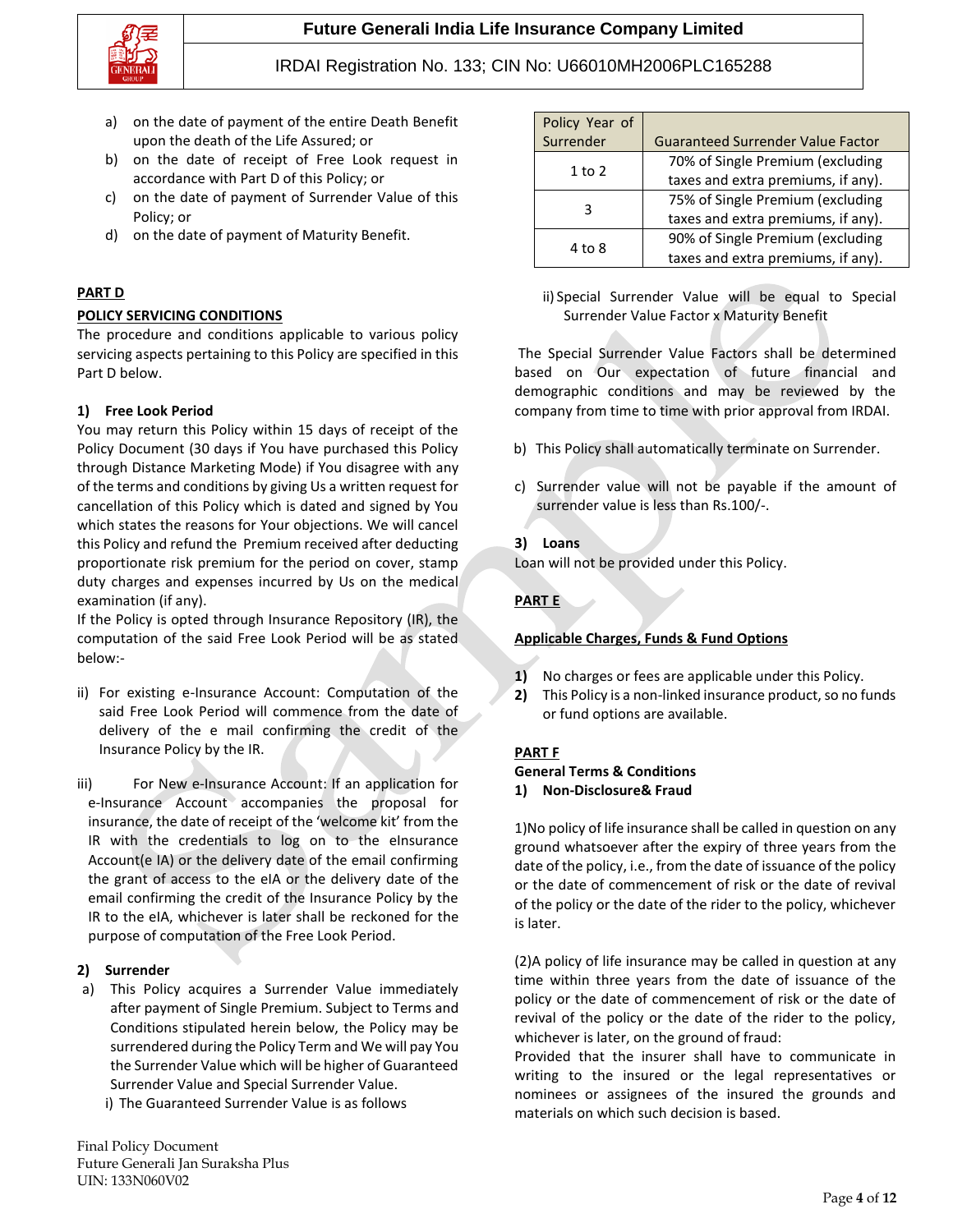

*Explanation I.—For the purposes of this sub-section, the expression "fraud" means any of the following acts committed by the insured or by his agent, with intent to deceive the insurer or to induce the insurer to issue a life insurance policy:—*

*(a) the suggestion, as a fact of that which is not true and which the insured does not believe to be true;*

*(b) the active concealment of a fact by the insured having knowledge or belief of the fact;*

*(c) any other act fitted to deceive; and*

*(d) any such act or omission as the law specially declares to be fraudulent*

*Explanation II.—Mere silence as to facts likely to affect the assessment of the risk by the insurer is not fraud, unless the circumstances of the case are such that regard being had to them, it is the duty of the insured or his agent keeping silence, to speak, or unless his silence is, in itself, equivalent to speak.*

(3)Notwithstanding anything contained in sub-section(2), no insurer shall repudiate a life insurance policy on the ground of fraud if the insured can prove that the mis-statement of or suppression of a material fact was true to the best of his knowledge and belief or that there was no deliberate intention to suppress the fact or that such mis-statement of or suppression of a material fact are within the knowledge of the insurer:

Provided that in case of fraud, the onus of disproving lies upon the beneficiaries, in case the policyholder is not alive.

*Explanation.—A person who solicits and negotiates a contract of insurance shall be deemed for the purpose of the formation of the contract, to be the agent of the insurer.*

(4)A policy of life insurance may be called in question at any time within three years from the date of issuance of the policy or the date of commencement of risk or the date of revival of the policy or the date of the rider to the policy, whichever is later, on the ground that any statement of or suppression of a fact material to the expectancy of the life of the insured was incorrectly made in the proposal or other document on the basis of which the policy was issued or revived or rider issued:

Provided that the insurer shall have to communicate in writing to the insured or the legal representatives or nominees or assignees of the insured the grounds and materials on which such decision to repudiate the policy of life insurance is based.

Provided further that in case of repudiation of the policy on the ground of mis-statement or suppression of a material fact, and not on the ground of fraud, the premiums collected on the policy till the date of repudiation shall be paid to the insured or the legal representatives or nominees or assignees of the insured within a period of ninety days from the date of such repudiation.

*Explanation.—For the purposes of this sub-section, the misstatement of or suppression of fact shall not be considered material unless it has a direct bearing on the risk undertaken by the insurer, the onus is on the insurer to show that had the insurer been aware of the said fact no life insurance policy would have been issued to the insured.*

(5)Nothing in this section shall prevent the insurer from calling for proof of age at any time if he is entitled to do so, and no policy shall be deemed to be called in question merely because the terms of the policy are adjusted on subsequent proof that the age of the life insured was incorrectly stated in the proposal.

For further information, Section 45 of the Insurance Act 1938, as amended from time to time, may be referred.

### **2) Statement of Age**

This Policy is issued at the Age shown in the Policy Schedule which is the Life Assured's declared Age as at the Policy Commencement Date. In the event the declared Age as at the Policy Commencement Date is found to be different from the actual Age on the Policy Commencement Date, without prejudice to Our other rights and remedies, including those under the Insurance Act, 1938 as amended from time to time, one of the following actions may be taken:

- a) If the actual Age of the Life Assured is such that the Life Assured would not have been eligible under this insurance product either on Policy Commencement Date or on date of Death for insurance coverage, this Policy shall be cancelled with effect from the Policy Commencement Date and the Single Premium received shall be refunded after the deduction of the stamp duty charges and costs incurred by Us on the medical examination of the Life Assured, if any.
- b) If the actual Age of the Life Assured is higher than the declared Age and higher Single Premium should have been charged per Our board approved underwriting Policy, the benefits payable under this Policy shall be reduced to the amount that the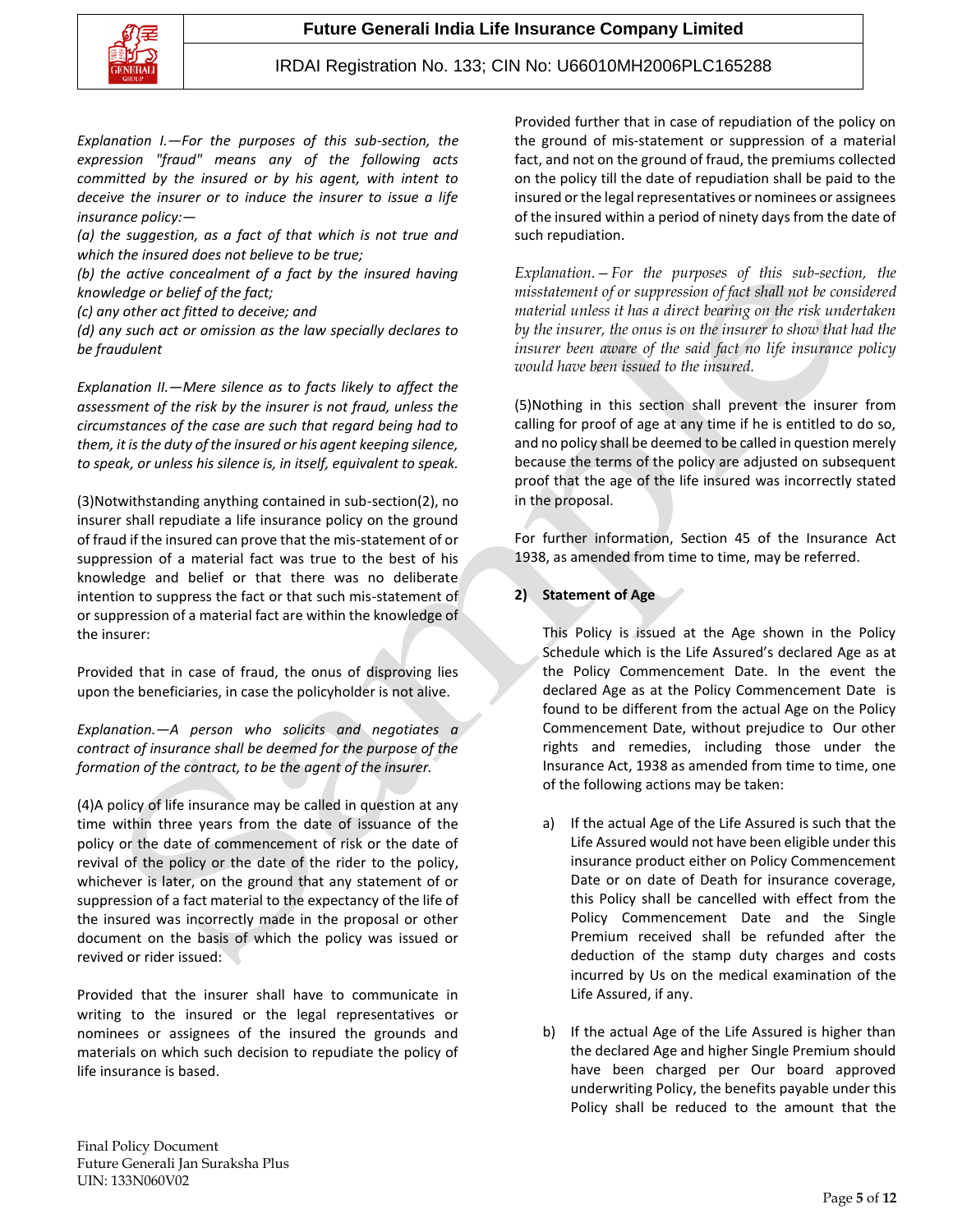

Single Premium received would have purchased at the actual Age of the Life Assured.

c) If the actual Age of the Life Assured is lower than the declared Age and lower Single Premium should have been charged per Our board approved underwriting Policy, We will refund any excess Premiums received, without any interest.

### **3) Claims Procedures Payment of Death Benefits**

- a) The death of the Life Assured must be notified immediately to Us in writing.
- b) Affirmative proof of death and any appropriate documents as required by Us must be completed and furnished to Us, within 90 days from the date of death of the Life Assured, unless specified otherwise. However, a notification of claim received after 90 days may be accepted, if the claimant proves to Our satisfaction that there was sufficient cause for not filing the claim within the aforesaid period. The condonation of delay shall be solely at Our discretion.
- c) The following documentation must necessarily be submitted to Us for Us to establish a death claim to Our satisfaction:
	- i) Original Policy Document;
	- ii) Original death certificate;
	- iii) Post mortem report / FIR, where applicable;
	- iv) Claim forms duly completed as required by Us;
	- v) Certificate from physician/hospital last attended showing cause of death wherever applicable;
	- vi) Legal evidence of title of the claimant where no valid nomination or assignment under this Policy exists or in cases where the title is in dispute;
	- vii) Proof of Age, if the Age has not been admitted earlier.
- d) We may, however, call for additional documents, if found necessary, in support of the claim.

### **4) The Policyholder's Rights**

a) You are the Policyholder of this Policy. Unless provided otherwise in the terms of this Policy or through the provisions of applicable Indian law, only You can, during the lifetime of the Life Assured,

Final Policy Document Future Generali Jan Suraksha Plus UIN: 133N060V02

exercise all rights, privileges and options provided under this Policy subject to any Nominee's vested interest or any assignee's rights, if any.

#### **5) Suicide Exclusion**

In Case of death due to suicide within 12 months from the date of commencement of risk under the policy or from the date of Revival of the Policy, as applicable, the nominee or beneficiary of the policyholder shall be entitled to 80% of the total premiums paid till the date of death or the surrender value available as on the date of death whichever is higher, provided the policy is in inforce.

#### **6) Assignment and transfer of insurance policies**

Assignment is allowed under this plan as per section 38 of the Insurance Act, 1938 as amended from time to time.

Please note the terms of Section 38 of the Insurance Act, 1938, as amended from time to time, which states as follows:

(1) A transfer or assignment of a policy of insurance, wholly or in part, whether with or without consideration, may be made only by an endorsement upon the policy itself or by a separate instrument, signed in either case by the transferor or by the assignor or his duly authorised agent and attested by at least one witness, specifically setting forth the fact of transfer or assignment and the reasons thereof, the antecedents of the assignee and the terms on which the assignment is made.

(2) An insurer may, accept the transfer or assignment, or decline to act upon any endorsement made under subsection (1) , where it has sufficient reason to believe that such transfer or assignment is not bonafide or is not in the interest of the policy-holder or in public interest or is for the purpose of trading of insurance policy.

(3) The insurer shall, before refusing to act upon the endorsement, record in writing the reasons for such refusal and communicate the same to the policy-holder not later than thirty days from the date of the policy-holder giving notice of such transfer or assignment.

(4) Any person aggrieved by the decision of an insurer to decline to act upon such transfer or assignment may within a period of thirty days from the date of receipt of the communication from the insurer containing reasons for such refusal, prefer a claim to IRDAI.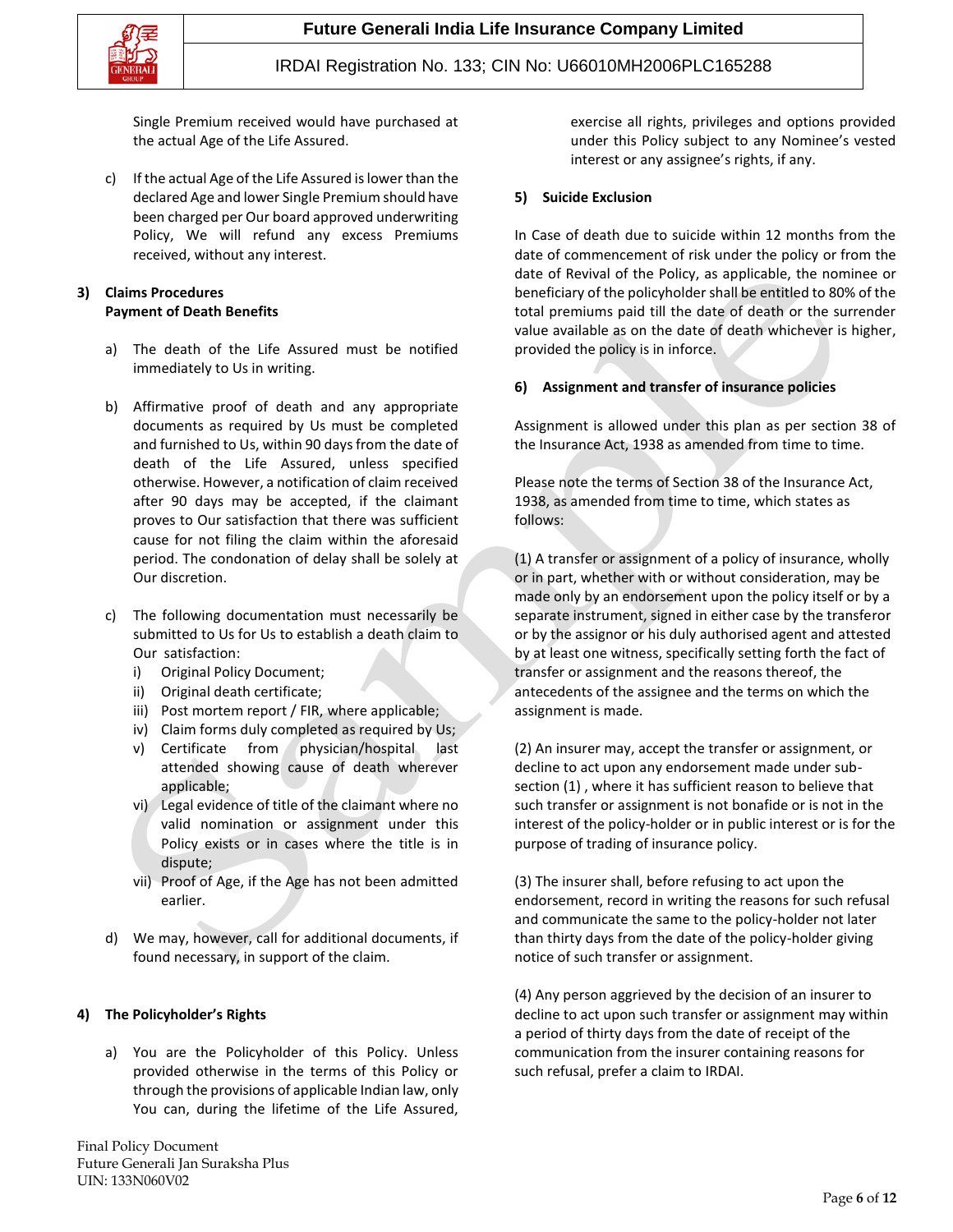



(5) Subject to the provisions in sub-section (2) ,the transfer or assignment shall be complete and effectual upon the execution of such endorsement or instrument duly attested but except ,where the transfer or assignment is in favour of the insurer ,shall not be operative as against an insurer, and shall not confer upon the transferee or assignee, or his legal representative, any right to sue for the amount of such policy or the moneys secured thereby until a notice in writing of the transfer or assignment and either the said endorsement or instrument itself or a copy thereof certified to be correct by both transferor and transferee or their duly authorised agents have been delivered to the insurer:

Provided that where the insurer maintains one or more places of business in India, such notice shall be delivered only at the place in where the policy is being serviced.

(6) The date on which the notice referred to in sub section (5) is delivered to the insurer shall regulate the priority of all claims under a transfer or assignment as between persons interested in the policy; and where there is more than one instrument of transfer or assignment, the priority of the claims under such instruments shall be governed by the order in which the notices referred to in sub section (5) are delivered:

Provided that if any dispute as to the priority of payment arises as between assignees, the dispute shall be referred to the IRDAI.

(7) Upon the receipt of the notice referred to in sub section (5), the insurer shall record the fact of such transfer or assignment together with the date thereof and the name of the transferee or the assignee and shall, on the request of the person by whom the notice was given, or of the transferee or assignee, on payment of such fee as may be specified by regulations , grant a written acknowledgment of the receipt of such notice; and any such acknowledgment shall be conclusive evidence against the insurer that he has duly received the notice to which such acknowledgment relates.

(8) Subject to the terms and conditions of the transfer or assignment, the insurer shall, from the date of the receipt of the notice referred to in subsection (5), recognise the transferee or assignee named in the notice as the absolute transferee or assignee entitled to benefit under the policy, and such person shall subject to all liabilities and equities to which the transferor or assignor was subject at the date of the transfer or assignment and may institute any proceedings in relation to the policy, obtain a loan under the policy or surrender the policy without obtaining the

consent of the transferor or assignor or making him a party to such proceedings.

*Explanation.—Except where the endorsement referred to in sub-section (1) expressly indicates that the assignment or transfer is conditional in terms of subsection (10) hereunder, every assignment or transfer shall be deemed to be an absolute assignment or transfer and the assignee or transferee, as the case may be, shall be deemed to be the absolute assignee or transferee respectively.*

(9) Any rights and remedies of an assignee or transferee of a policy of life insurance under an assignment or transfer effected prior to the commencement of the Insurance Laws (Amendment) Ordinance, 2014 shall not be affected by the provisions of this section.

(10) Notwithstanding any law or custom having the force of law to the contrary, an assignment in favour of a person made upon the condition that -

(a)the proceeds under the policy shall become payable to the policyholder or the nominee or nominees in the event of either the assignee or transferee predeceasing the insured ;or

(b)The insured surviving the term of the policy, shall be valid:

Provided that a conditional assignee shall not be entitled to obtain a loan on the policy or surrender a policy.

(11) In the case of the partial assignment or transfer of a policy of insurance under sub-section (1), the liability of the insurer shall be limited to the amount secured by partial assignment or transfer and such policy-holder shall not be entitled to further assign or transfer the residual amount payable under the same policy.

### **7) Nomination by Policyholder**

Nomination is allowed under this plan as per section 39 of the Insurance Act, 1938 as amended from time to time.

Please note the terms of Section 39 of the Insurance Act, 1938, as amended from time to time, which states as follows:

1) The holder of a policy of life insurance on his own life, may, when effecting the policy or at any time before the policy matures for payment, nominate the person or persons to whom the money secured by the policy shall be paid in the event of his death: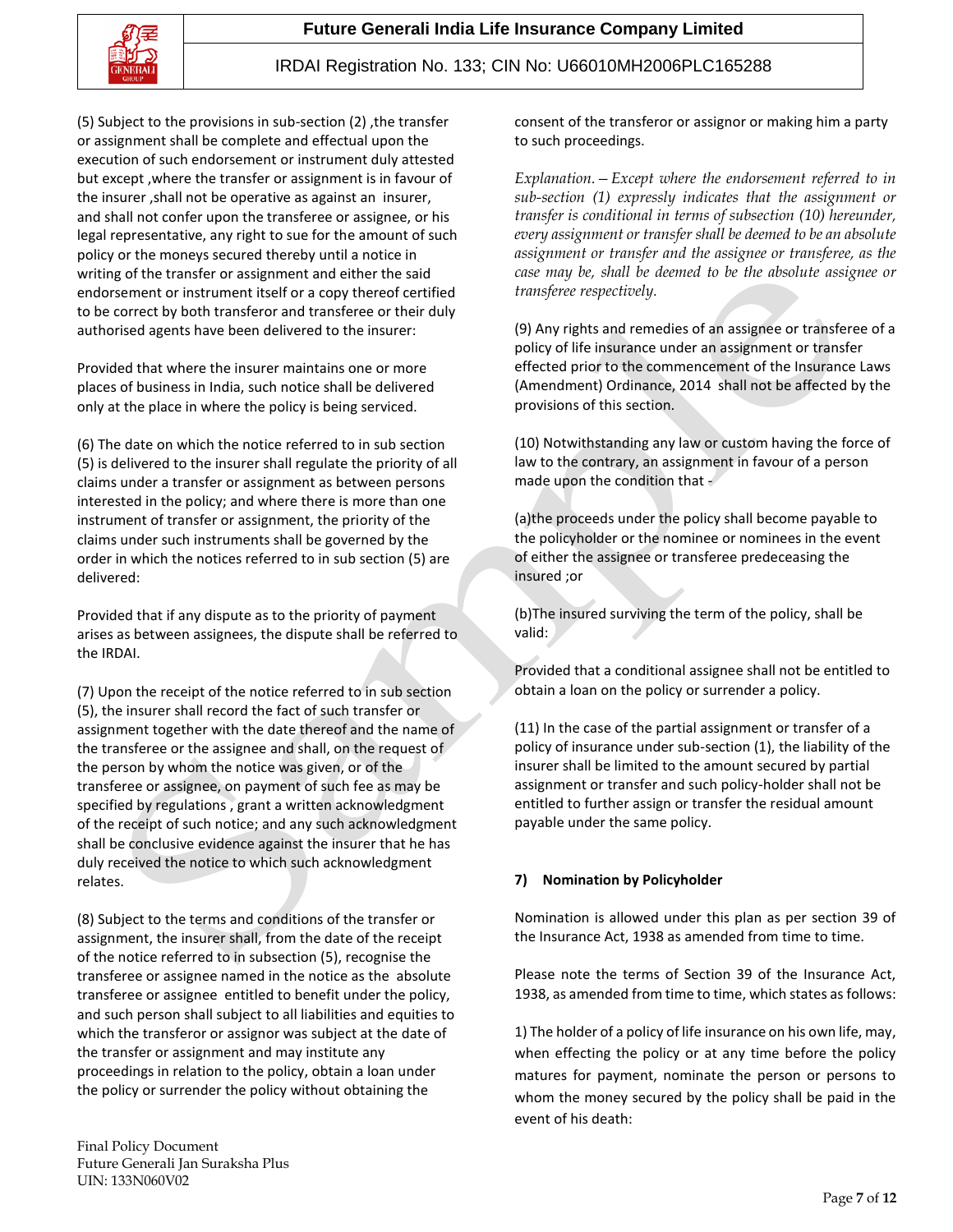

Provided that, where any nominee is a minor, it shall be lawful for the policyholder to appoint any person in the manner laid down by the insurer, to receive the money secured by the policy in the event of his death during the minority of the nominee.

(2) Any such nomination in order to be effectual shall, unless it is incorporated in the text of the policy itself, be made by an endorsement on the policy communicated to the insurer and registered by him in the records relating to the policy and any such nomination may at any time before the policy matures for payment be cancelled or changed by an endorsement or a further endorsement or a will, as the case may be, but unless notice in writing of any such cancellation or change has been delivered to the insurer, the insurer shall not be liable for any payment under the policy made bona fide by him to a nominee mentioned in the text of the policy or registered in records of the insurer.

(3) The insurer shall furnish to the policyholder a written acknowledgment of having registered a nomination or a cancellation change thereof, and may charge a fee as may be specified by regulations for registering such cancellation or change.

(4) A transfer or assignment of a policy made in accordance with section 38 shall automatically cancel a nomination:

Provided that the assignment of a policy to the insurer who bears the risks on the policy at the time of the assignment, in consideration of a loan granted by that insurer on the security of the policy within its surrender value, or its reassignment on repayment of the loan shall not cancel a nomination, but shall affect the rights of the nominee only to the extent of the insurer's interest in the policy:

Provided further that the transfer or assignment of a policy, whether wholly or in part, in consideration of a loan advanced by the transferee or assignee to the policyholder, shall not cancel the nomination but shall affect the rights of the nominee only to the extent of the interest of the transferee or assignee, as the case may be, in the policy:

Provided also that the nomination, which has been automatically cancelled consequent upon the transfer or assignment. the same nomination shall stand automatically revived when the policy is reassigned by the assignee or retransferred by the transferee in favour of the policy-holder on repayment of loan other than on a security of policy to the insurer.

Final Policy Document Future Generali Jan Suraksha Plus UIN: 133N060V02 (5) Where the policy matures for payment during the lifetime of the person whose life is insured or where the nominee or, if there are more nominees than one, all the nominees die before the policy matures for payment, the amount secured by the policy shall be payable to the policy-holder or his heirs or legal representatives or the holder of a succession certificate, as the case may be.

(6) Where the nominee or if there are more nominees than one, a nominee or nominees survive the person whose life is insured, the amount secured by the policy shall be payable to such survivor or survivors.

(7) Subject to the other provisions of this section, where the holder of a policy of insurance on his own life nominates his parents , or his spouse ,or his children, or his spouse and children ,or any of them , the nominee or nominees shall be beneficially entitled to the amount payable by the insurer to him or them under sub-section (6) unless it is proved that the holder of the policy, having regard to the nature of his title to the policy, could not have conferred any such beneficial title on the nominee.

(8) Subject as aforesaid, where the nominee, or if there are more nominees than one , a nominee or nominees , to whom sub-section (7) applies, die after the person whose life is insured but before the amount secured by the policy is paid , the amount secured by the policy, or so much of the amount secured by the policy as represents the share of the nominee or nominees so dying (as the case may be), shall be payable to the heirs or legal representatives of the nominee or nominees or the holder of a succession certificate, as the case may be, and they shall be beneficially entitled to such amount.

(9) Nothing in sub-sections (7) and (8) shall operate to destroy or impede the right of any creditor to be paid out of the proceeds of any policy of life insurance.

(10) The provisions of sub-sections (7) and (8) shall apply to all policies of life insurance maturing for payment after the commencement of the Insurance Laws (Amendment) Ordinance, 2014.

(11) Where a policy-holder dies after the maturity of the policy but the proceeds and benefit of his policy has not been made to him because of his death, in such a case, his nominee shall be entitled to the proceeds and benefit of his policy.

(12) The provisions of this section shall not apply to any policy of life insurance to which section 6 of the Married Women's Property Act, 1874, applies or has at any time applied:

Provided that where a nomination made whether before or after the commencement of the Insurance Laws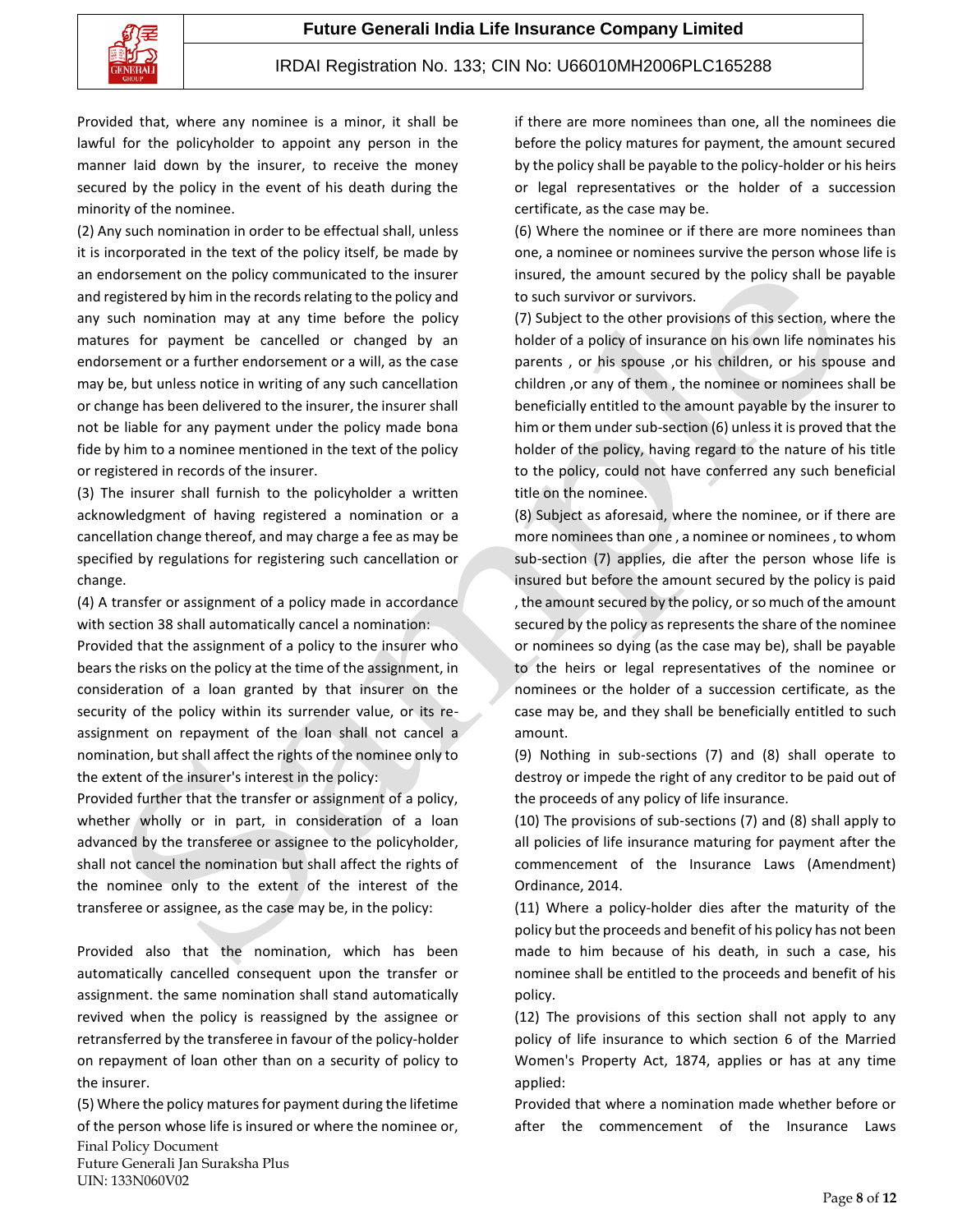

(Amendment) Ordinance, 2014, in favour of the wife of the person who has insured his life or of his wife and children or any of them is expressed, whether or not on the face of the policy, as being made under this section, the said section 6 shall be deemed not to apply or not to have applied to the policy.

### **8) Loss of Policy Document**

If the Policy Document is lost or misplaced, You should submit to Us a written request stating the fact and the reason for the loss. If We are satisfied that the Policy Document is lost or misplaced, then, We will issue You a duplicate Policy Document by charging an amount as decided by Us from time to time. Upon the issue of the duplicate Policy Document, the original Policy Document will automatically cease to have any validity with immediate effect.

You agree to indemnify us and hold us free and harmless from any costs, expenses, claims, awards or judgments arising out of or in relation to the original Policy Document.

### **9) Restrictions on Travel, Residence & Occupation**

This Policy does not impose any restrictions on to travel, residence or occupation, unless specified otherwise in Part C of this Policy or under applicable Indian law.

### **10) Governing Law & Jurisdiction**

- a) This Policy shall be governed by and is subject to Indian law.
- b) Any and all disputes arising under or in relation to this Policy shall be subject to the jurisdiction of the Indian courts.
- c) The terms and conditions of this Policy, including the premiums and benefits payable under this Policy are subject to variation in accordance with

directions of the IRDAI and the relevant provisions of Indian law.

### **11) Electronic Transactions**

You agree and confirm that all transactions effected by or through facilities for conduction of remote transactions including the Internet, world wide web, electronic data interchange, call centers, teleservice operations (whether voice, video, data or combination thereof) or by means of electronic, computer, automated machines network or through other means of telecommunication, established by

Final Policy Document Future Generali Jan Suraksha Plus UIN: 133N060V02

or on Our behalf, for and in respect of this Policy or its terms, or Our other products and services, shall constitute legally binding and valid transactions when done in adherence to and in compliance with Our terms and conditions for such facilities, as may be prescribed from time to time.

### **12) Policy Currency**

All amounts payable either to or by Us under this Policy shall be in Indian Rupees only.

### **13) Address for Correspondence**

- a) Any notice, information, request or instruction to Us must be in writing and delivered to the address intimated by Us to You, which is currently intimated to You as per address of Operations Hub on first page of this document.
- b) We may change the address stated above and intimate You of such change in writing.
- c) Any notice, information or instruction from Us to You shall be mailed to Your address stated in the Schedule or to the changed address as intimated by You to Us in writing.
- d) Please communicate any change in Your address or any other communication details immediately, as it helps Us to reach to You faster. The correct address ensures that all our communications reach to you timely.

### **Applicable Taxes & Duties**

The tax benefits on this Policy shall be as per the prevailing tax laws in India and amendments thereto from time to time. In respect of any payment made or to be made under this Policy, We will deduct or charge or recover taxes, and other levies, as applicable at such rates as notified by the government or such other body authorised by the government from time to time. Tax laws are subject to change.

### **PART G**

### **Grievance Redressal Procedure & List of Insurance Ombudsmen**

In case of any grievance, please approach the following in the order given below:

a) In the event of any complaint/grievance under this Policy, a reference may be made to Our office at the following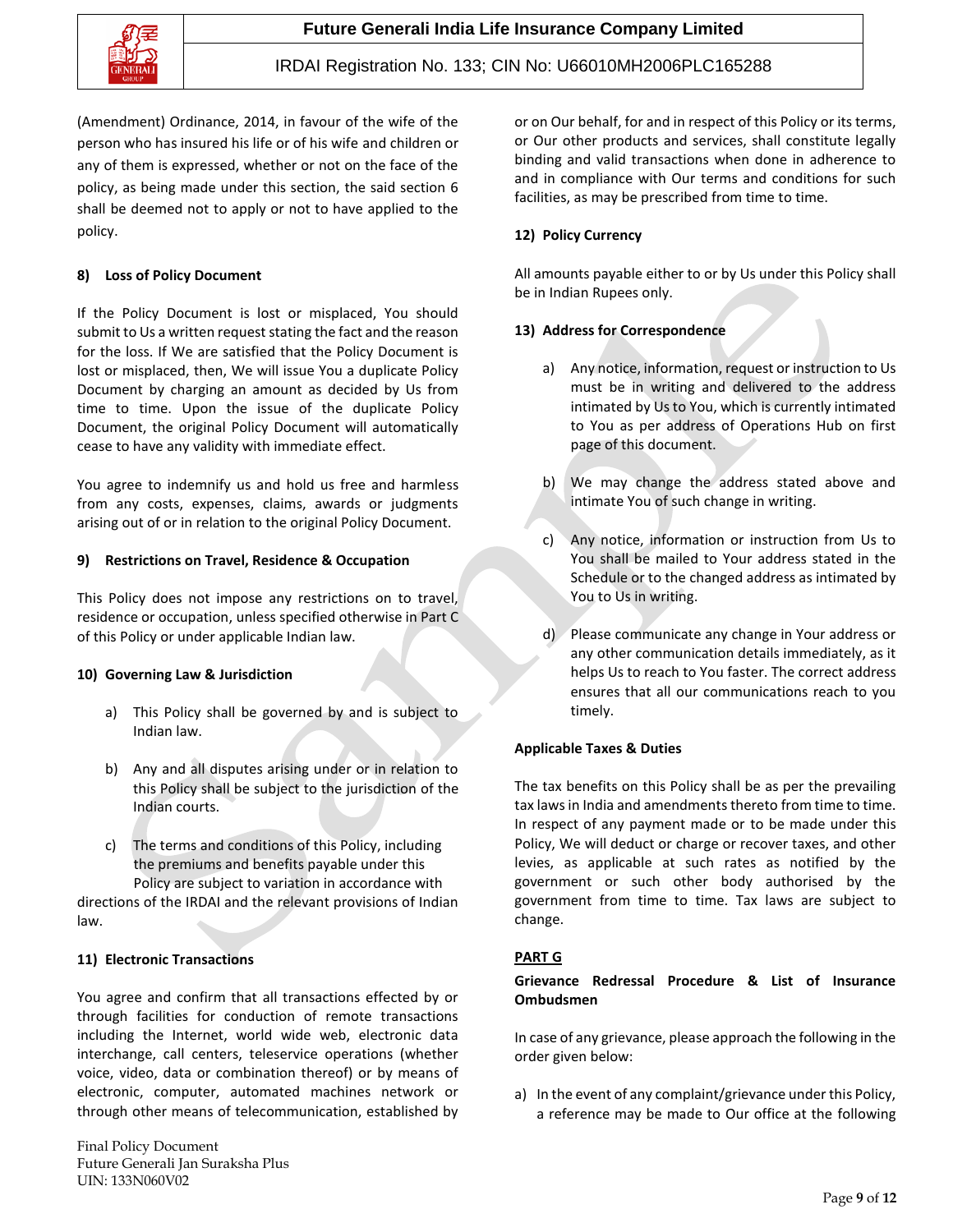

address giving the nature and full particulars of the grievance:-

### **Grievance Redressal Officer of Future Generali India Life Insurance Company Limited**

- At Operations Hub Address mentioned on the first page *Email ID:care@futuregenerali.in*

b) In case the decision of the above office is not satisfactory, or there is no response from the office within 10 days, the following official for resolution of the grievance may be contacted:-

### **Grievance Redressal Department of Future Generali India Life Insurance Company Limited**

- At Operations Hub Address mentioned on the first page

Contact No: 022 41514712 Toll Free No: 1800 102 2355

### *Email: [gro@futuregenerali.in](mailto:gro@futuregenerali.in)*

In case you have not received any response within 30 days from the date filing of complaints with

Us, you can approach Insurance Ombudsman as per the details specified in Annexure I

c) In case Our decision/resolution of the grievance is not satisfactory, the IRDAI (Insurance Regulatory and Development Authority of India) through the Integrated Grievance Management System (IGMS) may be approached on the following contact details. The IGMS provides a gateway for Policyholders to register complaints with insurance companies first and if required the same can be escalated to the IRDAI Grievance Cell.

### **IRDAI Grievance Call Centre (IGCC)**

 Call Center: TOLL FREE NUMBER (155255) for voice calls  *Email ID: complaints@irda.gov.in*

A complaint may also be registered online at: <http://www.igms.irda.gov.in/>

Address for communication for complaints by paper/fax: Consumer affairs Department,

Insurance Regulatory and Development Authority of India,

Sy.No.115/1, Financial District, Nanakramguda, Gachibowli, Hyderabad - 500 032 Fax  $91 - 40$  -66789768

### d) **Insurance Ombudsman**

i) In case Our decision/resolution is not satisfactory,

the Insurance Ombudsman Appointed under the

Final Policy Document Future Generali Jan Suraksha Plus UIN: 133N060V02

provisions of Insurance Ombudsman Rules, 2017 may be approached if the grievance pertains to:

a. delay in settlement of claims, beyond the time specified in the regulations, framed under the Insurance Regulatory and Development Authority of India Act, 1999;

b. any partial or total repudiation of claims by the life insurer, General insurer or the health insurer;

c. disputes over premium paid or payable in terms of insurance policy;

d. misrepresentation of policy terms and conditions at any time in the policy document or policy contract;

e. legal construction of insurance policies in so far as the dispute relates to claim;

f. policy servicing related grievances against insurers and their agents and intermediaries;

g. issuance of life insurance policy, general insurance policy including health insurance policy which is not in conformity with the proposal form submitted by the proposer;

h. non-issuance of insurance policy after receipt of premium in life insurance and general insurance including health insurance; and

i. any other matter resulting from the violation of provisions of the Insurance Act, 1938 or the regulations ,circulars, guidelines or instructions issued by the IRDAI from time to time or the terms and conditions of the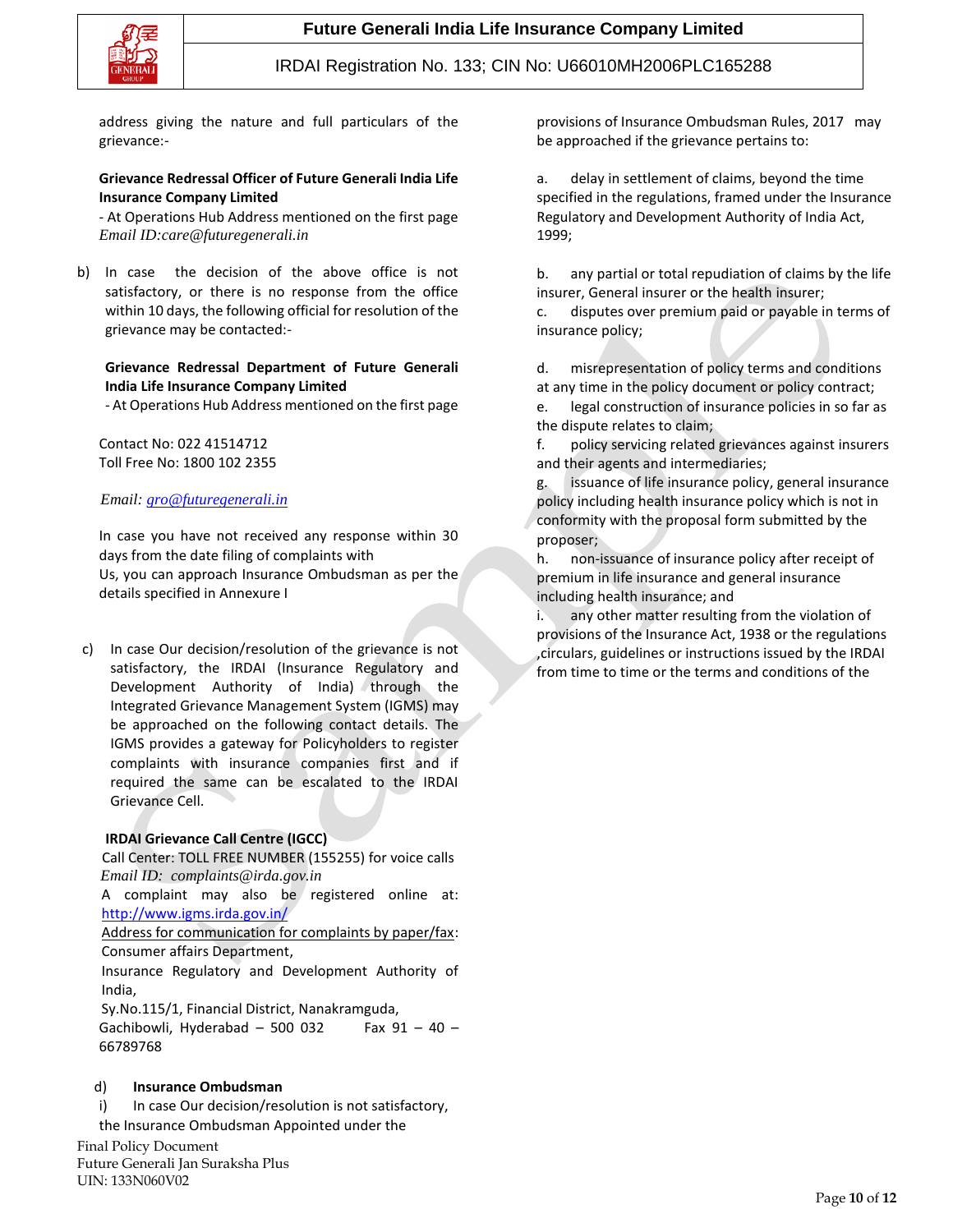

### **Future Generali India Life Insurance Company Limited**

### IRDAI Registration No. 133; CIN No: U66010MH2006PLC165288

Janak Vihar Complex, 2nd Floor, 6, Malviya Nagar, Opp. Airtel Office, Near New Market,

policy contract, in so far as they relate to issues mentioned at clauses (a) to (f)

ii) Further, As per Rule 14(3) of the Insurance Ombudsman Rules 2017, the complaint to the Insurance Ombudsman can be made only if:

a. the complainant makes a written representation to the insurer named in the complaint and—

(i) either the insurer had rejected the complaint; or

(ii) the complainant had not received any reply within a period of one month after the insurer received his representation; or

(iii) the complainant is not satisfied with the reply given to him by the insurer;

b. The complaint is made within one year—

(i) after the order of the insurer rejecting the representation is received; or

(ii) after receipt of decision of the insurer which is not to the satisfaction of the complainant;

(iii) after expiry of a period of one month from the date of sending the written

representation to the insurer if the insurer fails to furnish reply to the complainant

The Insurance Ombudsman is an organization that addresses grievances that are not settled to Your satisfaction. The list of Insurance Ombudsmen offices is provided as Annexure I to this Policy. Further, the list of Insurance Ombudsmen offices is also available at the website below:

[http://www.ecoi.co.in](http://www.ecoi.co.in/)

### **ANNEXURE I LIST OF INSURANCE OMBUDSMEN**

| <b>CONTACT DETAILS</b>                   | <b>JURISDICTION</b>         |  |  |
|------------------------------------------|-----------------------------|--|--|
|                                          | (Union Territory, District) |  |  |
| <b>AHMFDABAD</b>                         |                             |  |  |
| Office of the Insurance Ombudsman,       |                             |  |  |
| 2nd floor, Ambica House,                 |                             |  |  |
| Near C.U. Shah College,                  |                             |  |  |
| 5, Navyug Colony, Ashram Road,           | Gujarat,                    |  |  |
| Ahmedabad - 380 014.                     | Dadra & Nagar Haveli,       |  |  |
| Tel.: 079 - 27546150 / 27546139          | Daman and Diu.              |  |  |
| Fax: 079 - 27546142                      |                             |  |  |
| Email:                                   |                             |  |  |
| bimalokpal.ahmedabad@ecoi.co.in          |                             |  |  |
| <b>BFNGALURU</b>                         |                             |  |  |
| Office of the Insurance Ombudsman,       |                             |  |  |
| Jeevan Soudha Building, PID No. 57-27-N- |                             |  |  |
| 19                                       |                             |  |  |
| Ground Floor, 19/19, 24th Main Road,     | Karnataka.                  |  |  |
| JP Nagar, Ist Phase,                     |                             |  |  |
| Bengaluru - 560 078.                     |                             |  |  |
| Tel.: 080 - 26652048 / 26652049          |                             |  |  |
| Email: bimalokpal.bengaluru@ecoi.co.in   |                             |  |  |
| <b>BHOPAL</b>                            | Madhya Pradesh              |  |  |
| Office of the Insurance Ombudsman,       | Chattisgarh.                |  |  |

Bhopal – 462 003. Tel.: 0755 - 2769201 / 2769202 Fax: 0755 - 2769203 Email: bimalokpal.bhopal@ecoi.co.in **BHUBANESHWAR**  Office of the Insurance Ombudsman, 62, Forest park, Bhubneshwar – 751 009. Tel.: 0674 - 2596461 /2596455 Fax: 0674 - 2596429 Email: bimalokpal.bhubaneswar@ecoi.co.in Orissa. **CHANDIGARH**  Office of the Insurance Ombudsman, S.C.O. No. 101, 102 & 103, 2nd Floor, Batra Building, Sector 17 – D, Chandigarh – 160 017. Tel.: 0172 - 2706196 / 2706468 Fax: 0172 - 2708274 Email: bimalokpal.chandigarh@ecoi.co.in Punjab, Haryana, Himachal Pradesh, Jammu & Kashmir and Union territory of Chandigarh. **CHENNAI**  Office of the Insurance Ombudsman, Fatima Akhtar Court, 4th Floor, 453, Anna Salai, Teynampet, CHENNAI – 600 018. Tel.: 044 - 24333668 / 24335284 Fax: 044 - 24333664 Email: bimalokpal.chennai@ecoi.co.in Tamil Nadu, Pondicherry Town and Karaikal (which are part of Pondicherry). **DELHI**  Office of the Insurance Ombudsman, 2/2 A, Universal Insurance Building, Asaf Ali Road, New Delhi – 110 002. Tel.: 011 - 23239633 / 23237532 Fax: 011 - 23230858 Email: bimalokpal.delhi@ecoi.co.in Delhi. **GUWAHATI**  Office of the Insurance Ombudsman, Jeevan Nivesh, 5th Floor, Nr. Panbazar over bridge, S.S. Road, Guwahati – 781001(ASSAM). Tel.: 0361 - 2132204 / 2132205 Fax: 0361 - 2732937 Email: bimalokpal.guwahati@ecoi.co.in Assam, Meghalaya, Manipur, Mizoram, Arunachal Pradesh, Nagaland and Tripura. **HYDERABAD**  Office of the Insurance Ombudsman, 6-2-46, 1st floor, "Moin Court", Lane Opp. Saleem Function Palace, A. C. Guards, Lakdi-Ka-Pool, Hyderabad - 500 004. Tel.: 040 - 65504123 / 23312122 Fax: 040 - 23376599 Email: bimalokpal.hyderabad@ecoi.co.in Andhra Pradesh, Telangana, Yanam and part of Territory of Pondicherry. **JAIPUR**  Office of the Insurance Ombudsman, Jeevan Nidhi – II Bldg., Gr. Floor, Bhawani Singh Marg, Jaipur - 302 005. Tel.: 0141 - 2740363 Email: Bimalokpal.jaipur@ecoi.co.in Rajasthan. **ERNAKULAM**  Office of the Insurance Ombudsman, 2nd Floor, Pulinat Bldg., State of Kerala and Union Territory of (a) Lakshadweep